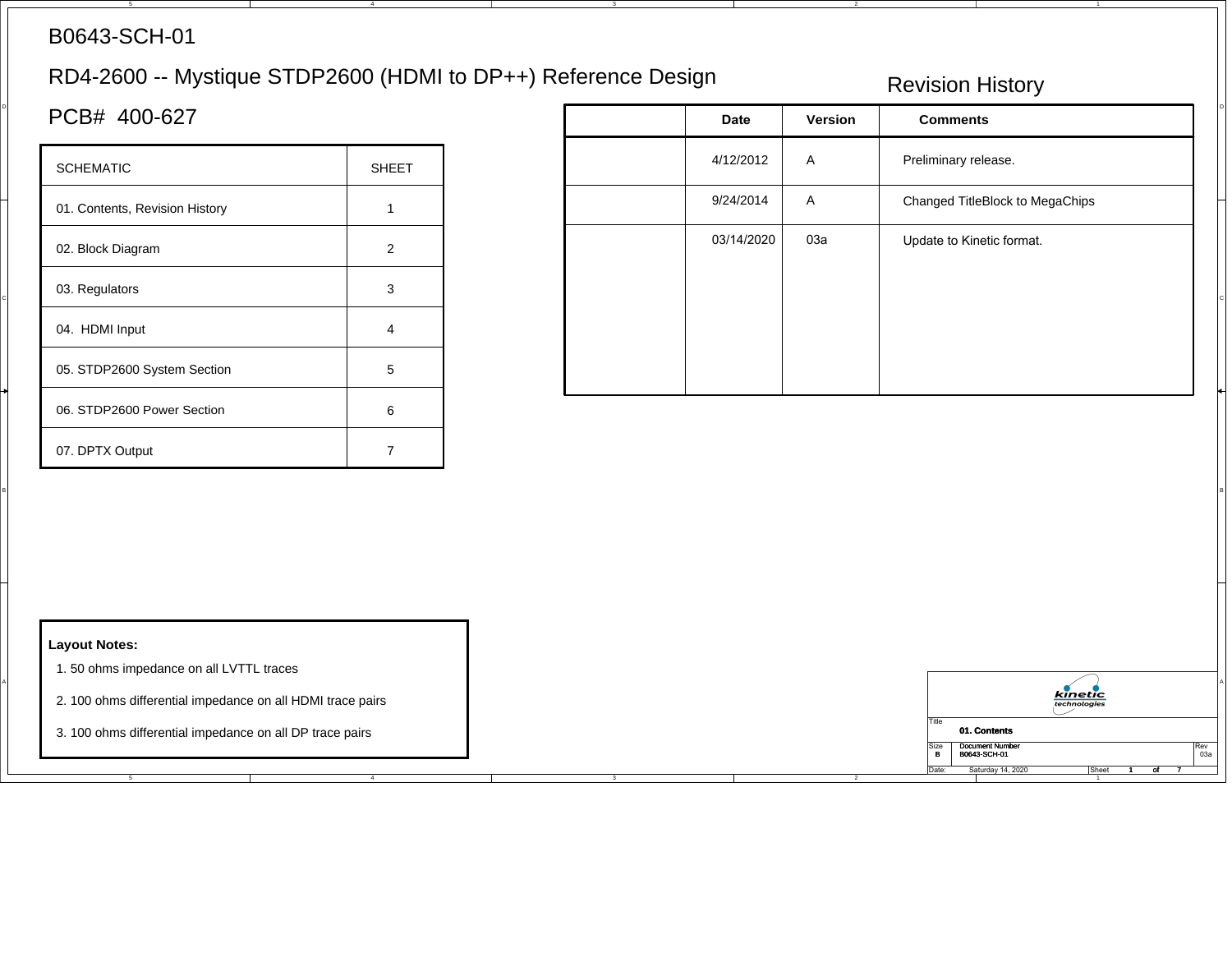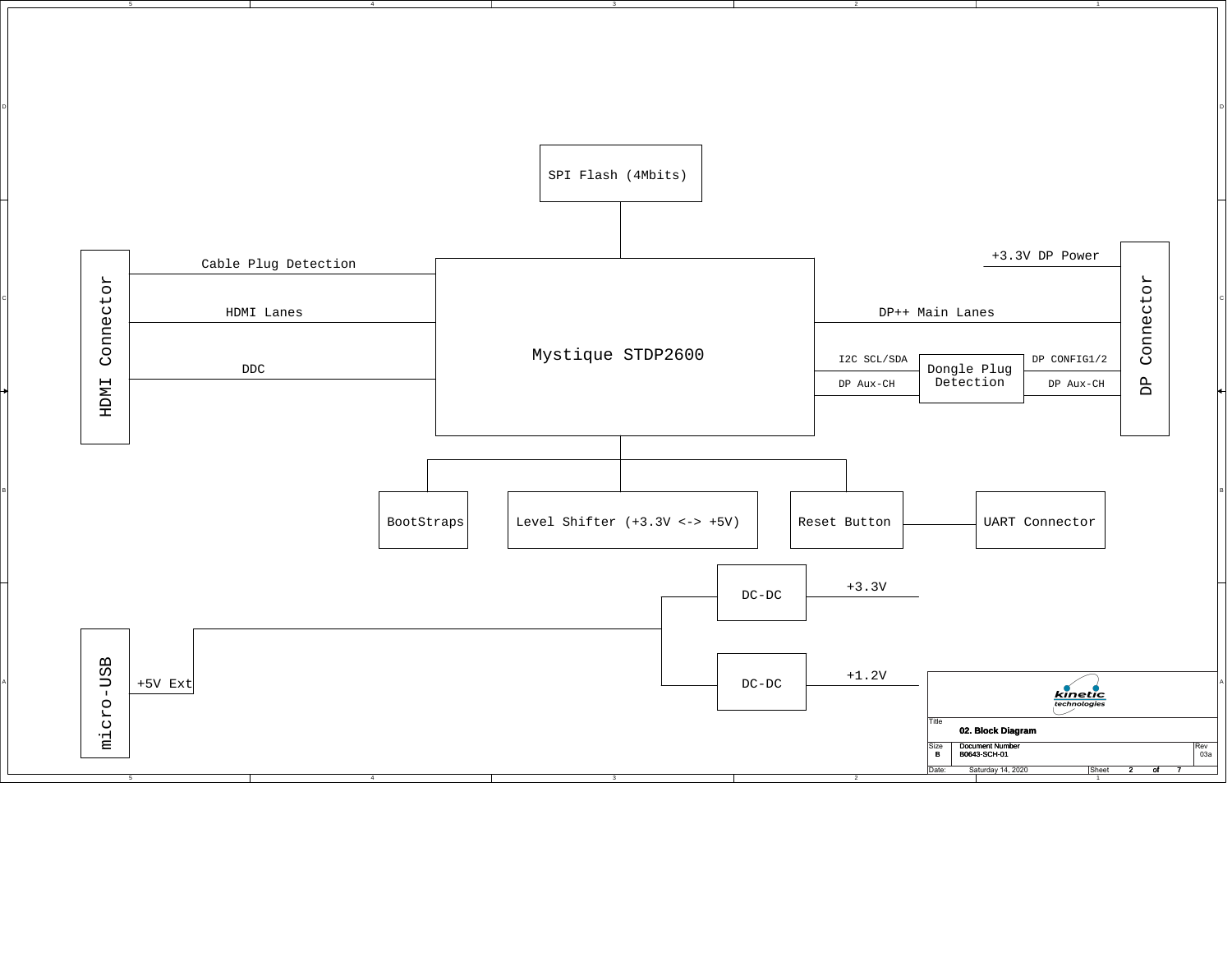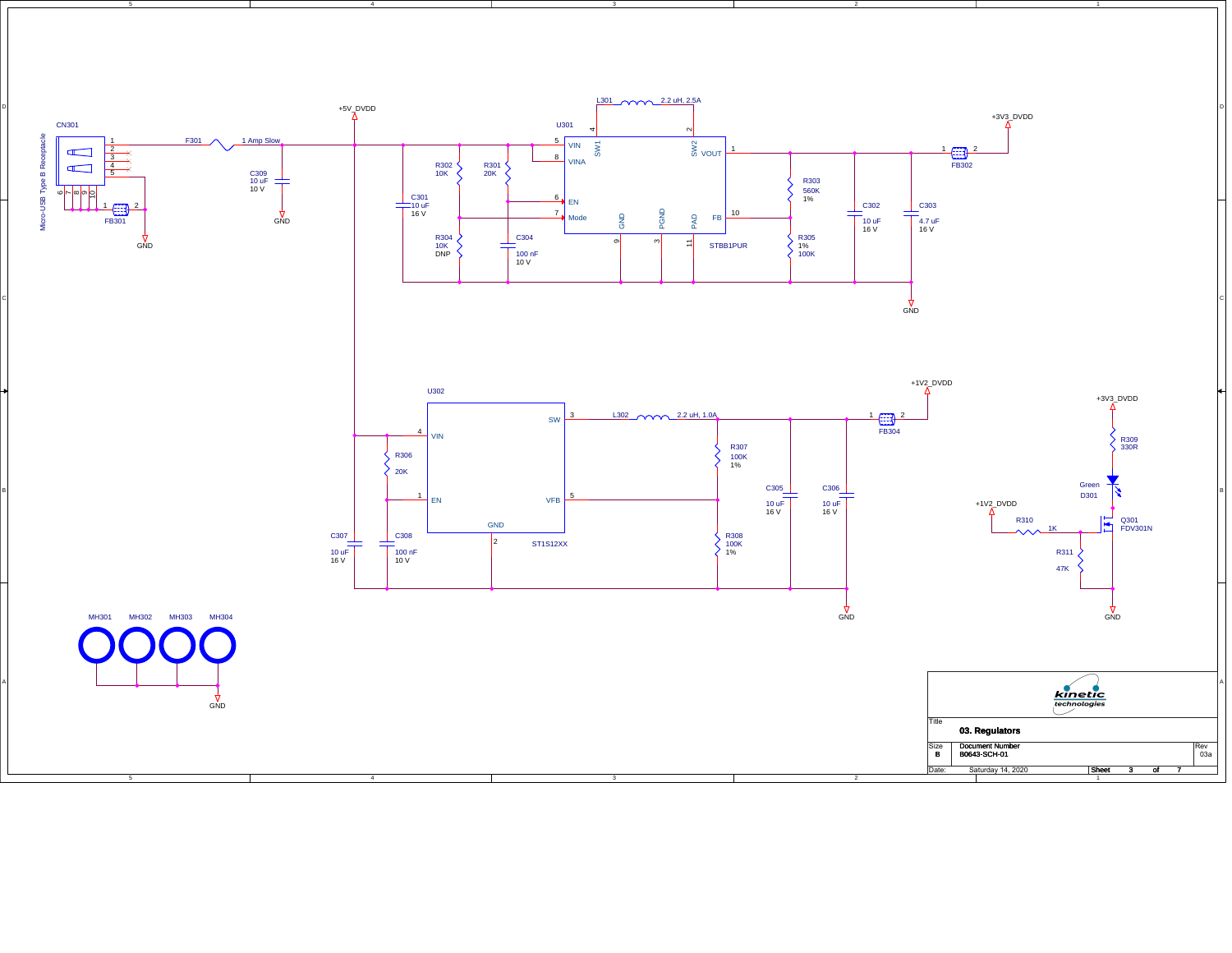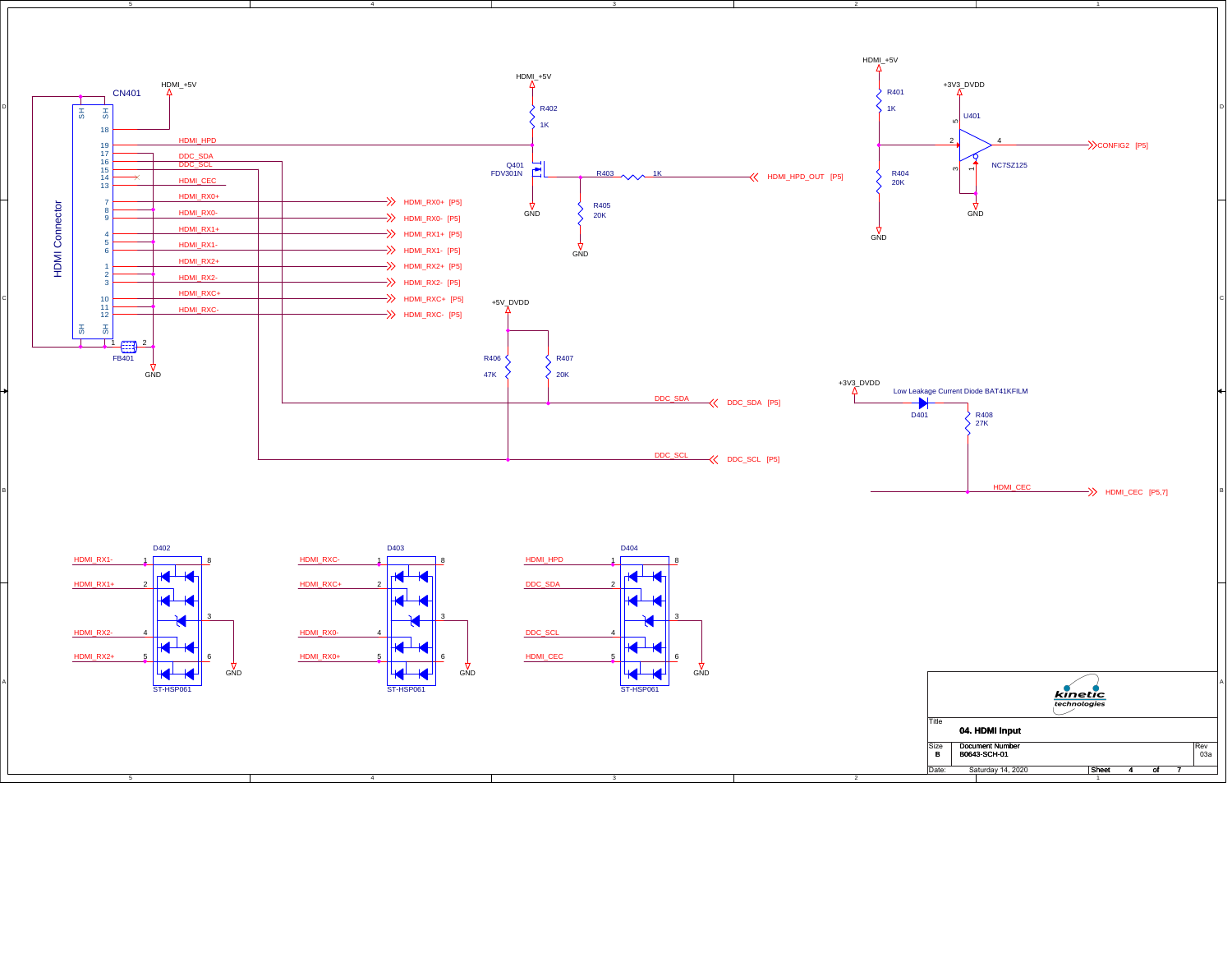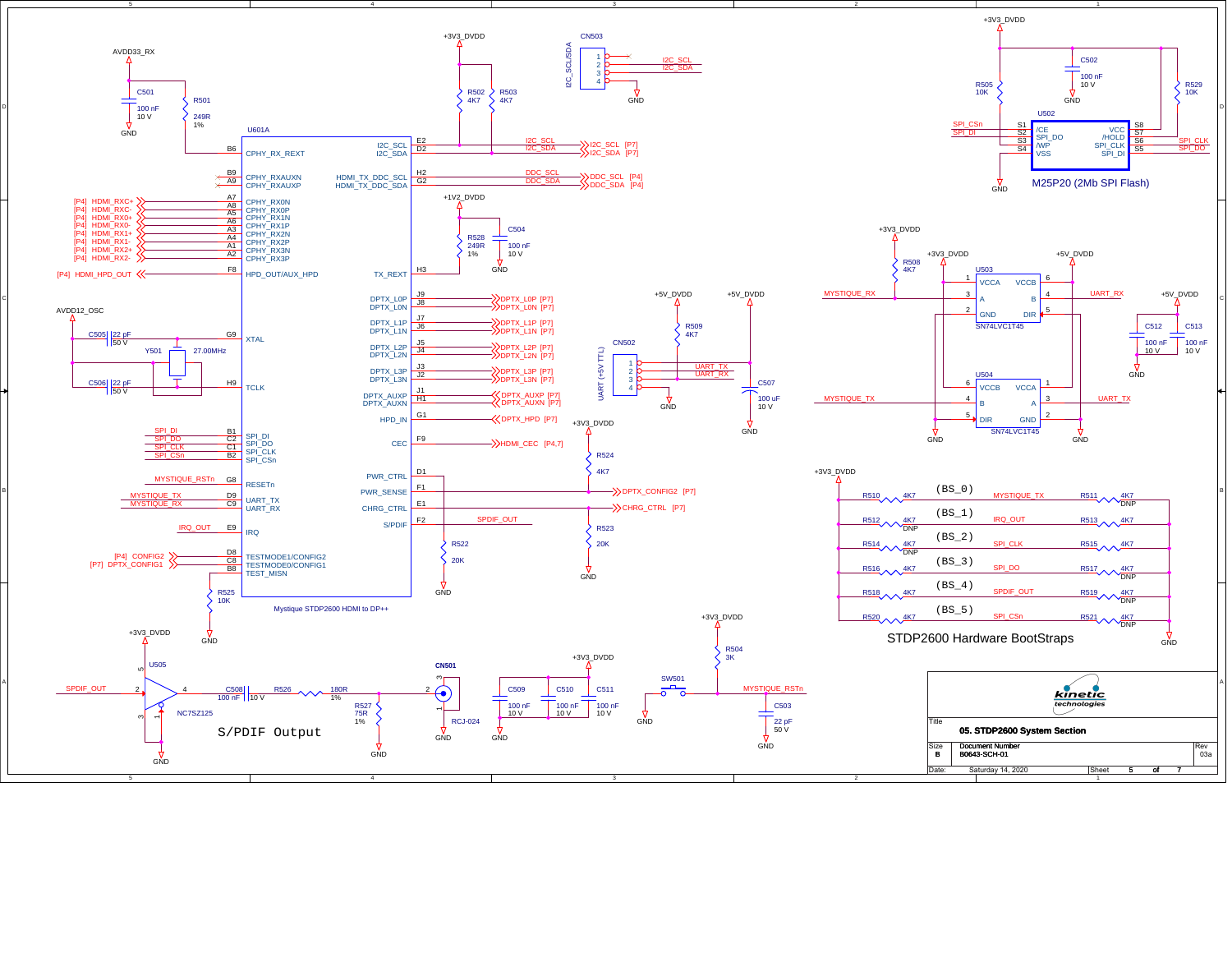

B

A